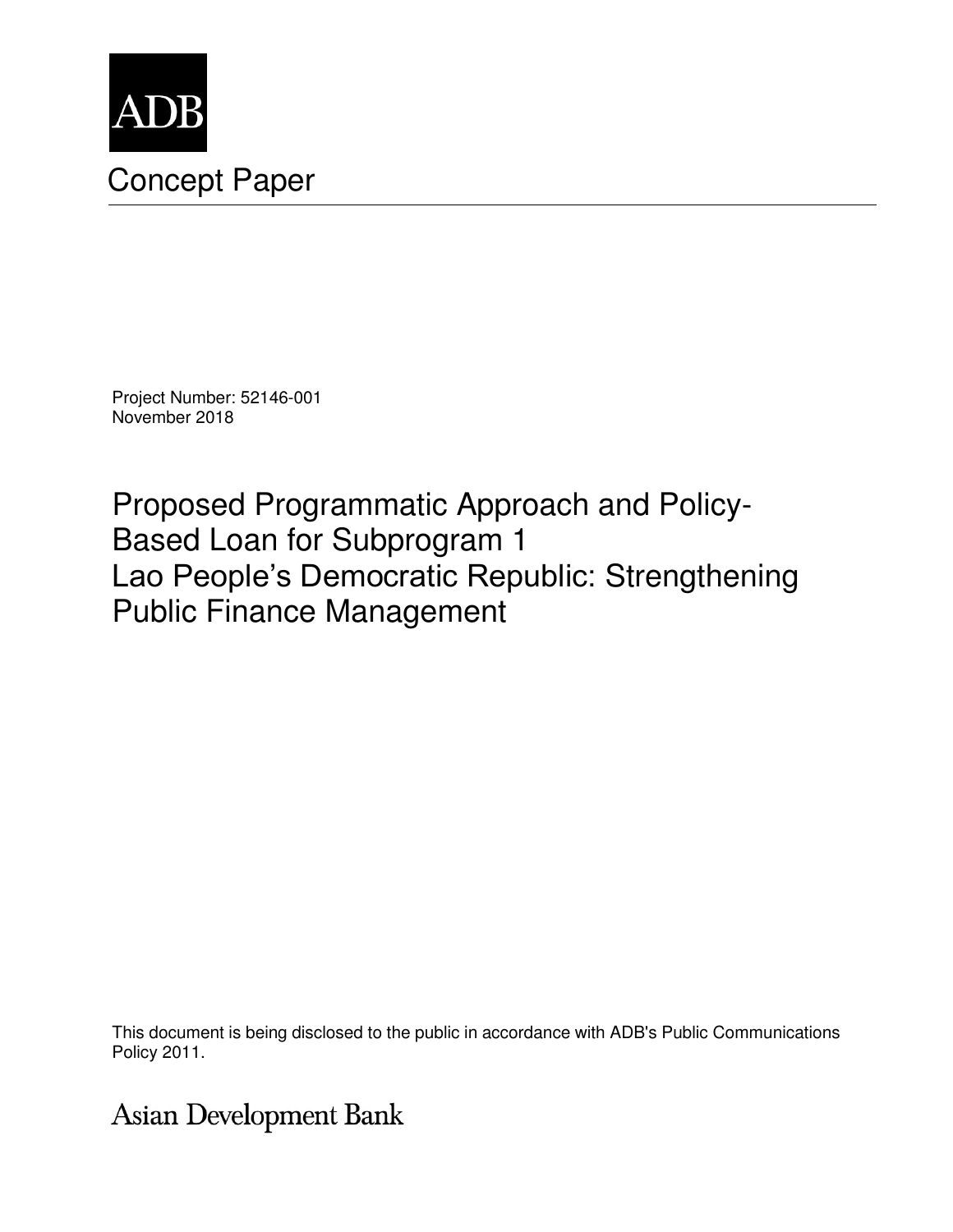## **CURRENCY EQUIVALENTS**

(as of 28 November 2018)

| Currency unit      | $\overline{\phantom{0}}$  | kip (KN)    |
|--------------------|---------------------------|-------------|
| KN <sub>1.00</sub> | $=$                       | \$0.0001167 |
| \$1.00             | $\mathbf{r} = \mathbf{r}$ | KN8,570.35  |

#### **ABBREVIATIONS**

| <b>ADB</b>   | Asian Development Bank                   |
|--------------|------------------------------------------|
| <b>GDP</b>   | gross domestic product                   |
| Lao PDR      | Lao People's Democratic Republic         |
| <b>MOF</b>   | Ministry of Finance                      |
| <b>NSEDP</b> | National Socio-Economic Development Plan |
| <b>PFM</b>   | public finance management                |
| <b>PPG</b>   | public and publicly guaranteed           |
| TA           | technical assistance                     |
|              |                                          |

#### **NOTES**

In this report, "\$" refers to United States dollars.

| <b>Vice-President</b><br><b>Director General</b> | Stephen Groff, Operations Group 2<br>Ramesh Subramaniam, Southeast Asia Department (SERD)                                                                                                                                                                                                                                                                                         |
|--------------------------------------------------|-----------------------------------------------------------------------------------------------------------------------------------------------------------------------------------------------------------------------------------------------------------------------------------------------------------------------------------------------------------------------------------|
| <b>Directors</b>                                 | Yasushi Negishi, Lao Resident Mission, SERD<br>Sona Shrestha, Public Management, Financial Sector and Trade<br>Division, SERD                                                                                                                                                                                                                                                     |
| <b>Team leaders</b>                              | Aekapol Chongvilaivan, Economist (Public Finance), SERD<br>Jhelum Thomas, Senior Public Management Specialist, SERD                                                                                                                                                                                                                                                               |
| <b>Team members</b>                              | Florissa Barot, Associate Project Analyst, SERD<br>Robert Boothe, Public Management Specialist, SERD<br>Jennalyn Delos Santos, Operations Assistant, SERD<br>Soulinthone Leuangkhamsing, Senior Economics Officer, SERD<br>Laurence Levaque, Senior Social Development Specialist (Gender<br>and Development), SERD<br>Heekyung Katie Nam, Counsel, Office of the General Counsel |
| <b>Peer reviewers</b>                            | Yuji Miyaki, Public Finance Specialist (Taxation), Central and West<br>Asia Department                                                                                                                                                                                                                                                                                            |

In preparing any country program or strategy, financing any project, or by making any designation of or reference to a particular territory or geographic area in this document, the Asian Development Bank does not intend to make any judgments as to the legal or other status of any territory or area.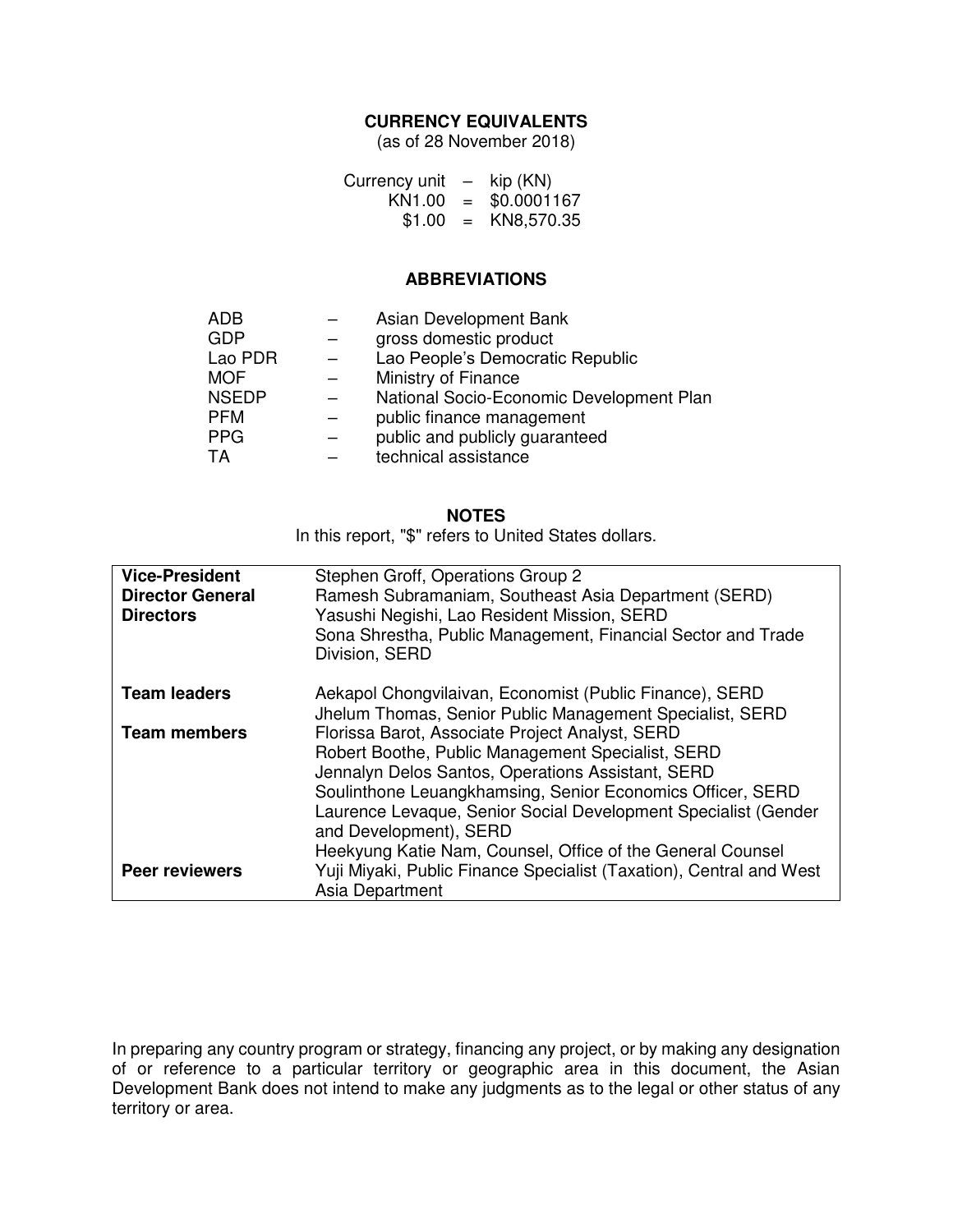## **CONTENTS**

## PROGRAM AT A GLANCE

| I.             |                            | THE PROPOSAL                                                                                                                                                                                                                      |                                        |
|----------------|----------------------------|-----------------------------------------------------------------------------------------------------------------------------------------------------------------------------------------------------------------------------------|----------------------------------------|
| ΙΙ.            | А.<br>B.<br>C.<br>D.<br>Ε. | PROGRAM AND RATIONALE<br><b>Background and Development Constraints</b><br>Policy Reform and ADB's Value Addition<br>Impacts of the Reform<br>Development Financing Needs and Budget Support<br><b>Implementation Arrangements</b> | 2<br>$\overline{\mathbf{4}}$<br>4<br>5 |
| Ш.             |                            | DUE DILIGENCE REQUIRED                                                                                                                                                                                                            | 5                                      |
| IV.            | А.<br><b>B.</b><br>C.      | PROCESSING PLAN<br><b>Risk Categorization</b><br><b>Resource Requirements</b><br><b>Processing Schedule</b>                                                                                                                       | 5<br>$\mathbf 5$<br>$\mathbf 5$<br>5   |
| V.             | <b>KEY ISSUES</b>          |                                                                                                                                                                                                                                   | 5                                      |
| 1.<br>2.<br>3. | <b>APPENDIXES</b>          | Design and Monitoring Framework<br>Problem Tree<br><b>List of Linked Documents</b>                                                                                                                                                | 6<br>8<br>9                            |

## **Page**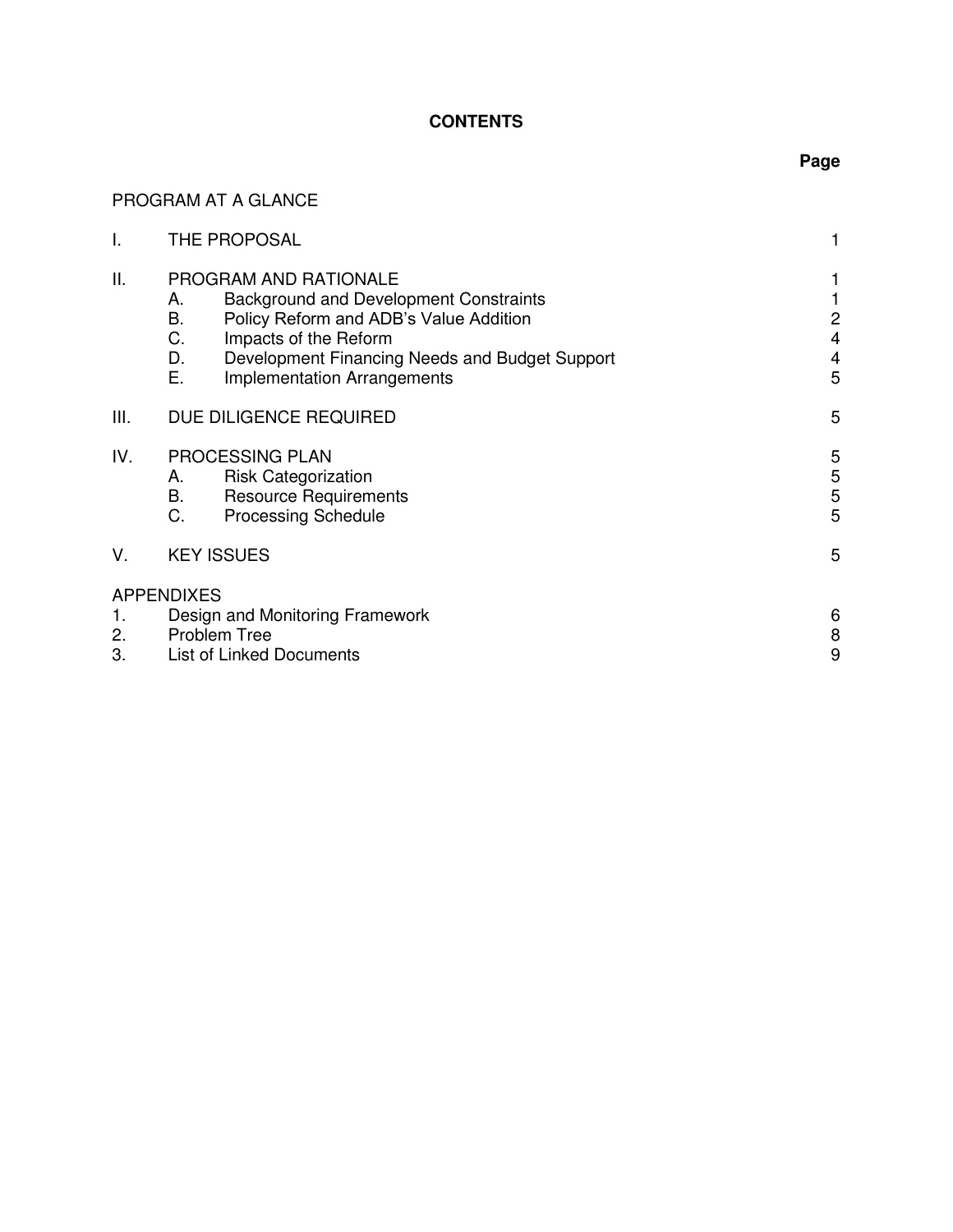## **PROGRAM AT A GLANCE**

| 1. Basic Data                                                                                  |                                                                                      |                                                       |                                        | Project Number: 52146-001         |
|------------------------------------------------------------------------------------------------|--------------------------------------------------------------------------------------|-------------------------------------------------------|----------------------------------------|-----------------------------------|
| <b>Project Name</b><br>Country                                                                 | Strengthening Public Finance<br>Management (Subprogram 1)<br>Lao People's Democratic | <b>Department/Division</b><br><b>Executing Agency</b> | SERD/SEPF                              | Ministry of Finance               |
| <b>Borrower</b>                                                                                | Republic<br>Government of Lao People's                                               |                                                       |                                        |                                   |
|                                                                                                | Democratic Republic                                                                  |                                                       |                                        |                                   |
| 2. Sector                                                                                      | Subsector(s)                                                                         |                                                       |                                        | <b>ADB Financing (\$ million)</b> |
| √ Public sector management                                                                     | Public expenditure and fiscal management                                             |                                                       |                                        | 40.00                             |
|                                                                                                |                                                                                      |                                                       | <b>Total</b>                           | 40.00                             |
| 3. Strategic Agenda                                                                            | <b>Subcomponents</b>                                                                 |                                                       | <b>Climate Change Information</b>      |                                   |
| Inclusive economic<br>growth (IEG)                                                             | Pillar 1: Economic opportunities,<br>including jobs, created and<br>expanded         |                                                       | Climate Change impact on the Project   | Low                               |
| 4. Drivers of Change                                                                           | <b>Components</b>                                                                    |                                                       | <b>Gender Equity and Mainstreaming</b> |                                   |
| Governance and capacity<br>development (GCD)                                                   | Public financial governance                                                          |                                                       | Some gender elements (SGE)             | ◢                                 |
| 5. Poverty and SDG Targeting                                                                   |                                                                                      | <b>Location Impact</b>                                |                                        |                                   |
| Geographic Targeting<br><b>Household Targeting</b><br><b>SDG Targeting</b><br><b>SDG Goals</b> | No<br>No<br>Yes<br>SDG1                                                              | Nation-wide                                           |                                        | High                              |
| 6. Risk Categorization:                                                                        | Low                                                                                  |                                                       |                                        |                                   |
| 7. Safeguard Categorization                                                                    | Environment: C Involuntary Resettlement: C Indigenous Peoples: C                     |                                                       |                                        |                                   |
| 8. Financing                                                                                   |                                                                                      |                                                       |                                        |                                   |
| <b>Modality and Sources</b>                                                                    |                                                                                      |                                                       | Amount (\$ million)                    |                                   |
| <b>ADB</b>                                                                                     |                                                                                      |                                                       |                                        | 40.00                             |
|                                                                                                | Sovereign Program (Concessional Loan): Ordinary capital resources                    |                                                       |                                        | 40.00                             |
| Cofinancing                                                                                    |                                                                                      |                                                       |                                        | 0.00                              |
| None                                                                                           |                                                                                      |                                                       |                                        | 0.00                              |
| Counterpart                                                                                    |                                                                                      |                                                       |                                        | 0.00                              |
| None                                                                                           |                                                                                      |                                                       |                                        | 0.00                              |
| <b>Total</b>                                                                                   |                                                                                      |                                                       |                                        | 40.00                             |
| <b>Currency of ADB Financing: USD</b>                                                          |                                                                                      |                                                       |                                        |                                   |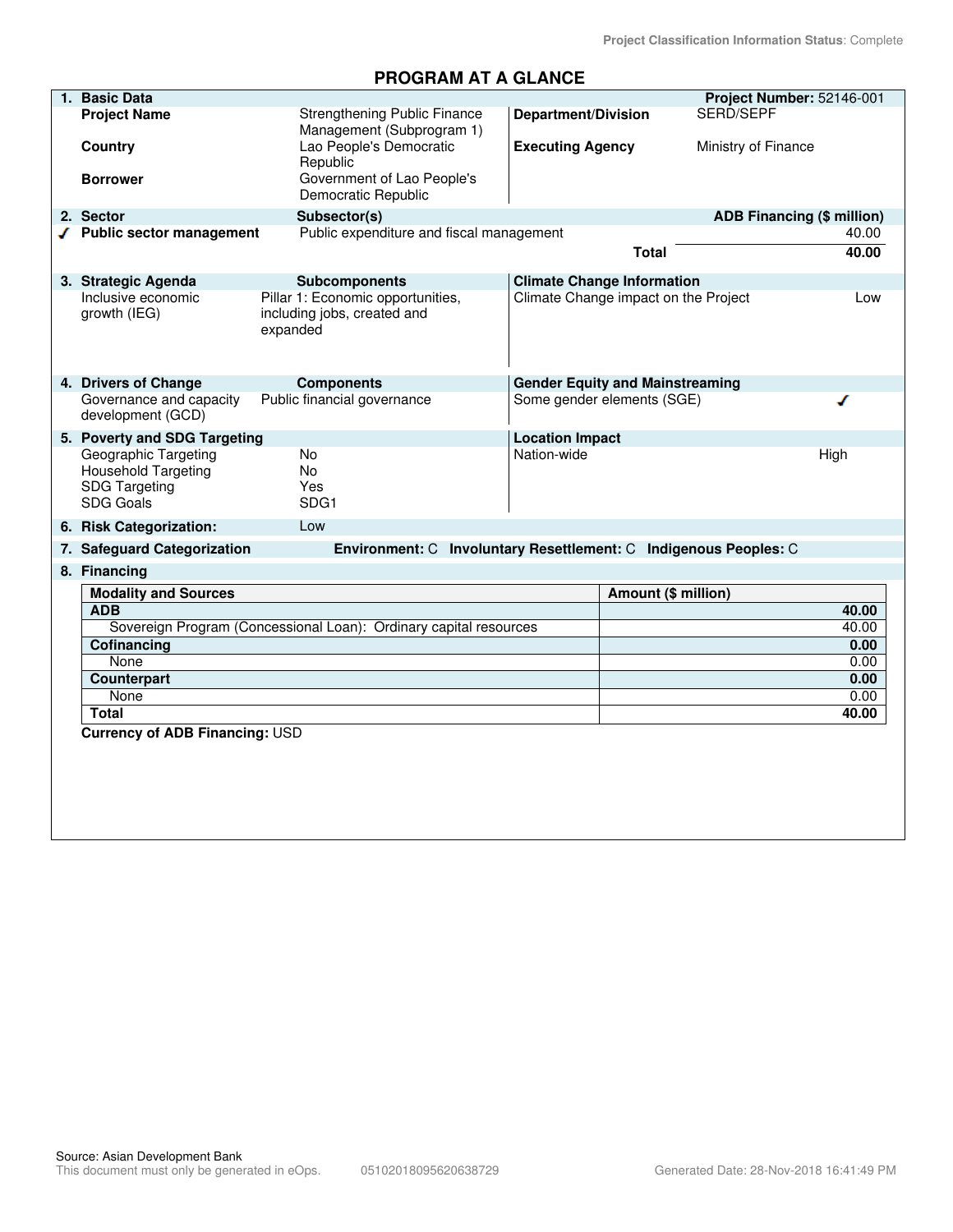## **I. THE PROPOSAL**

1. The proposed program will help the Government of the Lao People's Democratic Republic (Lao PDR) achieve fiscal consolidation and advance public finance management (PFM) by (i) strengthening public debt management and tax reform, (ii) improving the government's ability to forecast revenue and expenditures, and (iii) enhancing budget governance and credibility. The program will directly support the government's Vision to 2030 and Public Finance Development Strategy to 2025 (Strategy 2025),<sup>1</sup> and will enable the government to realize its development priorities in the Eighth National Socio-Economic Development Plan (NSEDP) 2016–2020.<sup>2</sup> The program also contributes to the Asian Development Bank (ADB) Strategy 2030<sup>3</sup> with links to operational priorities, in particular on strengthening governance and institutional capacity. The program is aligned with the country partnership strategy, 2017–2020<sup>4</sup> and is included in the country operations business plan, 2019–2021 for the Lao PDR.<sup>5</sup> The design and monitoring framework is in Appendix 1.

## **II. PROGRAM AND RATIONALE**

### **A. Background and Development Constraints**

2. **Core development problem.** The Lao PDR is currently one of the fastest-growing economies in Southeast Asia and has made substantial progress towards its goal of graduating from least-developed country status by 2020. The resources boom together with strong foreign direct investment in the resources sectors has produced robust growth in gross domestic product (GDP), which averaged 7.5% during 2010–2017. Strong growth has alleviated poverty, with the nation's poverty rate declining from 27.6% in 2007 to 23.2% in 2013. Yet, despite the impressive economic performance, macroeconomic vulnerabilities have emerged as a result of ineffective public finance management, which could undermine sustainable financing of priority public service delivery and derail the country's poverty reduction and development goals under the Vision to 2030.<sup>6</sup> Specifically, because of rising budget deficits and public debt levels, the International Monetary Fund's debt sustainability analysis has assessed that the Lao PDR continues to be *high risk* in terms of external debt distress.<sup>7</sup>

3. A chronic overestimation of tax revenue coupled with increased capital spending on both domestic and externally financed projects increased the budget deficit to 4.8% of GDP in 2017 from about 3.0% in 2010–2016. The narrow tax base, coupled with low tax compliance and inefficient tax administration, also contributed to declining tax and non-tax revenues to 14.9% of GDP in 2017 from an average of 16.1% in 2010–2016. An elevated budget deficit is also forecast for 2018.<sup>8</sup> As a result, public and publicly guaranteed (PPG) debt stocks have increased to an unprecedented 61.1% of GDP in 2017 from 57.9% in 2014.<sup>9</sup> The external PPG debt is expected

 $\overline{a}$ 1 Government of the Lao PDR. 2018. *Vision to 2030 and Public Finance Development Strategy to 2025*. Vientiane.

<sup>2</sup> Government of the Lao PDR. 2016. *The Eighth National Socio-Economic Development Plan 2016–2020*. Vientiane.

<sup>3</sup> ADB. 2018. *Strategy 2030: Achieving a Prosperous, Inclusive, Resilient, and Sustainable Asia and the Pacific*. Manila.

<sup>4</sup> ADB. 2017. *Country Partnership Strategy: Lao People's Democratic Republic, 2017–2020*—*More Inclusive and Sustainable Economic Growth*. Manila.

<sup>5</sup> ADB. 2018. *Country Operations Business Plan: Lao People's Democratic Republic, 2019–2021*. Manila.

<sup>6</sup> International Monetary Fund. 2018. *Lao People's Democratic Republic: Staff Report for the 2017 Article IV Consultation*. Washington, DC.

<sup>7</sup> International Monetary Fund. 2018. *Lao People's Democratic Republic: Staff Report for the 2017 Article IV Consultation―Debt Sustainability Analysis*. Washington, DC.

<sup>8</sup> ADB. 2018. *Asian Development Outlook 2018*. Manila.

<sup>9</sup> World Bank. 2018. *Lao People's Democratic Republic Economic Monitor*. Washington, DC.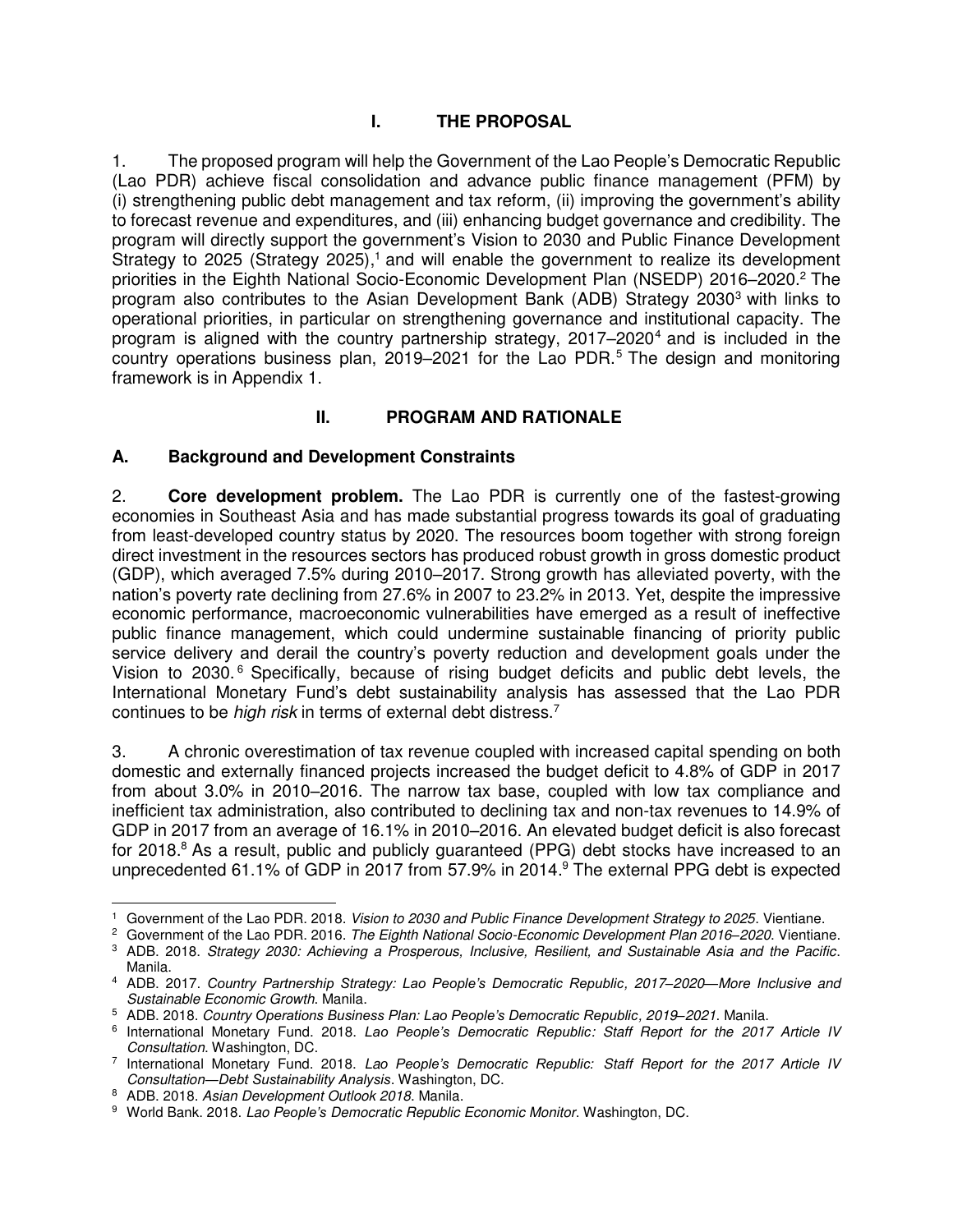to reach 49.9% of GDP by the end of 2018, up from 45.4% in 2015. Moreover, the external PPG debt is increasingly contracted on nonconcessional terms, making the Lao PDR vulnerable to exchange rate volatility and other macroeconomic shocks.

4. **Strengthening public finance management.** In recognition of these PFM challenges, the government has formulated the Eighth NSEDP with a focus on inclusive growth aimed at further reducing the poverty rate and economic vulnerability and improving service delivery in health and education. Strengthening the PFM system will ensure that NSEDP priorities are financed through effective medium-term budget planning, thereby contributing to poverty reduction through long-term growth. Improved PFM will also usher in more credible fiscal policies and macroeconomic stability, which are vital to de-dollarization in the Lao PDR. The government is embarking on three main PFM reform areas. First, the government must address the high and rising level of PPG debt, which is expected to increase to 65% of GDP by 2022―a high level by frontier market standards.<sup>10</sup> To achieve this, the government needs to improve its fiscal position. Second, measures will need to address chronic underperformance in tax mobilization and rationalize expenditures and the higher than planned levels of public investment spending. Finally, the government will strengthen implementation of its PFM reforms and its budget legislative framework for improved oversight and transparency of the budget process.

5. **Development constraints**. To realize the much-needed PFM reforms, the government has recognized three key development constraints that need to be addressed. First, the government does not have a comprehensive debt management strategy and strategic tax policy within its legal or regulatory framework. A comprehensive public debt management strategy can help reduce and maintain public debt at sustainable levels, guide prudent spending decisions in the medium term, and ensure that financing constraints do not lead to sharp reversals in fiscal policy. Second, the current absence of a fully functioning medium-term framework for evaluating, prioritizing, and managing revenues and expenditures undermines the government's efforts to maintain fiscal discipline, prioritize expenditures in line with its poverty reduction goals, execute effective debt management, and boost transparency. While ADB has helped establish the building blocks for medium-term forecasting, this process must be institutionalized to ensure fiscal discipline and consolidation is achieved and maintained. In effect, these reforms must ensure fiscal and expenditure targets are met in the medium term, capital investments are necessary and efficient, and that opportunities for budget savings are captured. Lastly, the updated 2015 budget law does not have regulations in place to provide a strong legal and policy basis for deepening budget reforms. The adoption of a comprehensive PFM strategy can potentially leverage, guide, and more effectively coordinate the PFM reform agenda.

## **B. Policy Reform and ADB's Value Addition**

6. **Government reform program.** In June 2016, the government launched the Eighth NSEDP 2016–2020 which underscored continued economic growth coupled with macroeconomic stability. The NSEDP identified a need for a macroeconomic framework to provide information in a responsive, timely, and accurate manner and to improve revenue and expenditure management by strengthening revenue collection and ensuring expenditure management is in line with a financial plan approved by the National Assembly. Strategy 2025 (footnote 1) further articulates the need for a strong, transparent, modern public finance system in line with international standards. The strategy includes goals and priorities in four areas: (i) maintaining macroeconomic stability including control of the budget deficit; (ii) maximizing revenue collection; (iii) developing a sound expenditure policy in line with rationalizing spending; and (iv) prudent debt management.

 $\overline{a}$ 10 As of 2017, external PPG debt stood at 49.1% of GDP.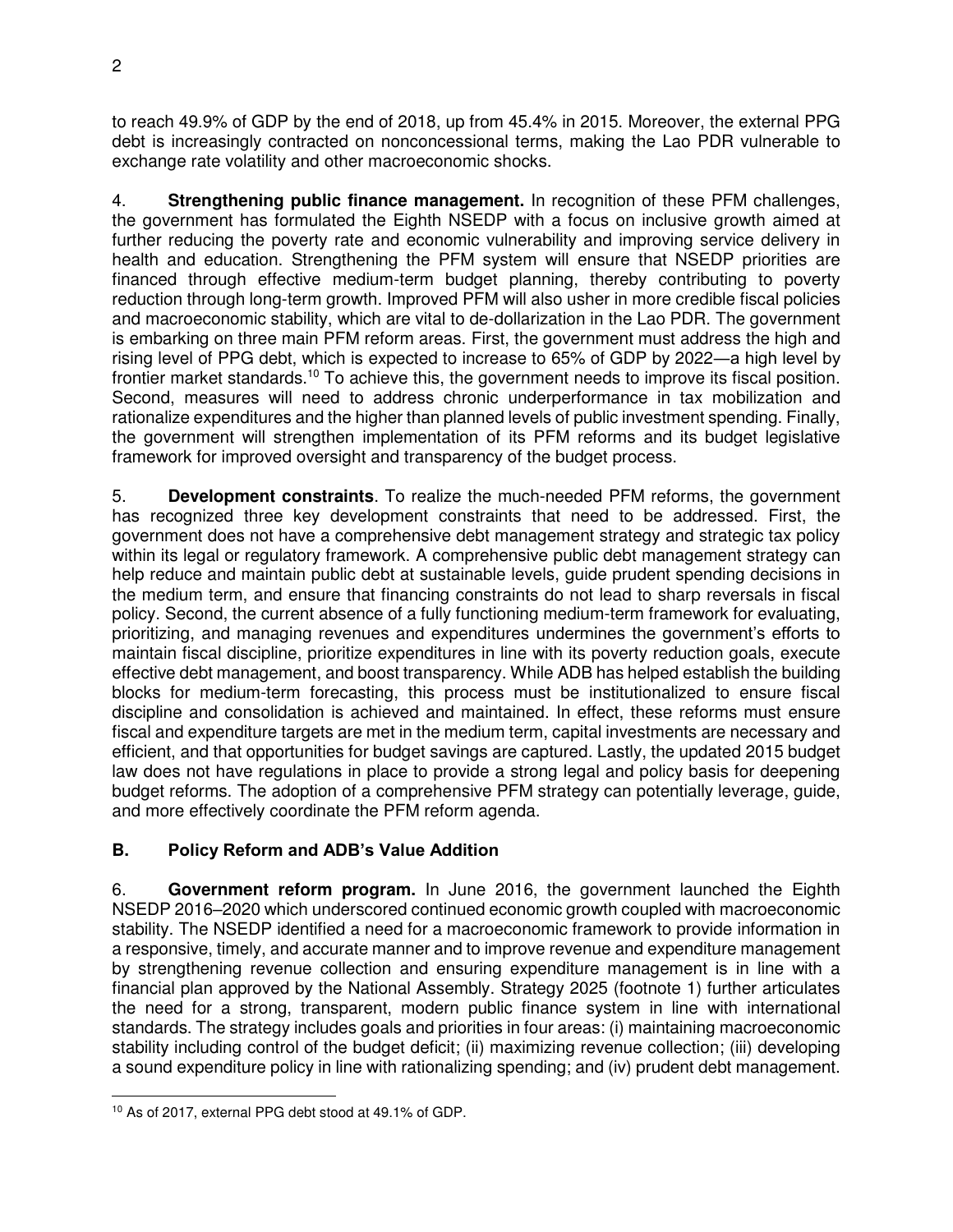7. **Proposed policy reforms.** The program will take the programmatic approach with two subprograms in 2018–2021, covered by a medium-term results framework. The program will support the government's efforts to achieve macroeconomic stability through high-impact policy reforms that improve management of public debt and strengthen fiscal consolidation. The program will focus on three key reform areas: (i) public debt management and tax reform; (ii) the expenditure and revenue framework; and (iii) budget governance and credibility.

8. **Strengthening public debt management and tax reform.** This reform area will help the government improve public debt management and revenue collections, thereby addressing the widening fiscal deficits without compromising sound public spending to achieve the NSEDP goals. Under subprogram 1, the Ministry of Finance (MOF) will adopt the 2018 Public Debt Management Law, and its supporting implementation regulations, to rationalize the use of debt instruments and to cap the rise in public debts. In addition, the government will develop and launch a tax development plan to reform the tax system with the objective of increasing tax revenues. Finally, the government will strengthen tax administration to enhance domestic revenue mobilization. Under subprogram 2, the government will adopt amended tax laws and will formally establish effective public debt management, including the establishment of the debt management unit that will consolidate debt operations in the MOF. The newly established unit will have a target of 30% female staff.<sup>11</sup>

9. **Expanding expenditure and revenue framework.** This reform area will enable the government to finance its priorities and contain its fiscal deficit by effectively managing expenditures and revenues. Under subprogram 1, budget preparation will be strengthened in the MOF and relevant government agencies. The government will implement medium-term fiscal planning for budget preparation within an overall budget ceiling.<sup>12</sup> In addition, to improve revenue management, the government will implement multiyear revenue planning to establish more credible revenue targets and provide a solid basis for medium-term fiscal planning and budget preparation. Under subprogram 2, the government will align fiscal policy with the NSEDP goals through a fiscal policy and budget statement and by use of multiyear expenditure plans for the Ministry of Health, Ministry of Education and Sports, Ministry of Public Works and Transport, and Ministry of Agriculture and Forestry.<sup>13</sup> Finally, the government will ensure efficient allocations of public expenditures to priority sectors of the NSEDP, especially health and education, within the overall budget ceiling.

10. **Improving governance and budget credibility.** This reform area will foster governance, transparency, and credibility of the government's PFM reform and budgeting processes to ensure that public resources are effectively overseen and channeled towards realization of Vision to 2030 goals. Under subprogram 1, the government will launch to guide implementation of PFM reforms. A national steering committee will be appointed to ensure continuity and oversight of PFM reforms. To improve transparency, the MOF will adopt standards in line with the International Budget Partnership<sup>14</sup> and publish core budget documents from the 2018 budget, including 6-monthly fiscal reports on revenue and expenditures and a midyear fiscal report on revenue collection. Under subprogram 2, the government will seek cabinet approval for budget regulations under articles of the updated Budget Law to provide a strengthened legal and policy framework for debt

 <sup>11</sup> ADB and World Bank. 2012. *Country Gender Assessment for Lao People's Democratic Republic: Reducing Vulnerability and Increasing Opportunity.* Vientiane.

 $12$  The road maps of the medium-term fiscal framework and medium-term expenditure frameworks will be developed.

<sup>&</sup>lt;sup>13</sup> These line ministries are high-priority national government agencies under the Vision to 2030 and account for the majority of the government expenditures.

<sup>14</sup> International Budget Partnership. 2010. *Guide to Transparency in Government Budget Report.* Washington, DC.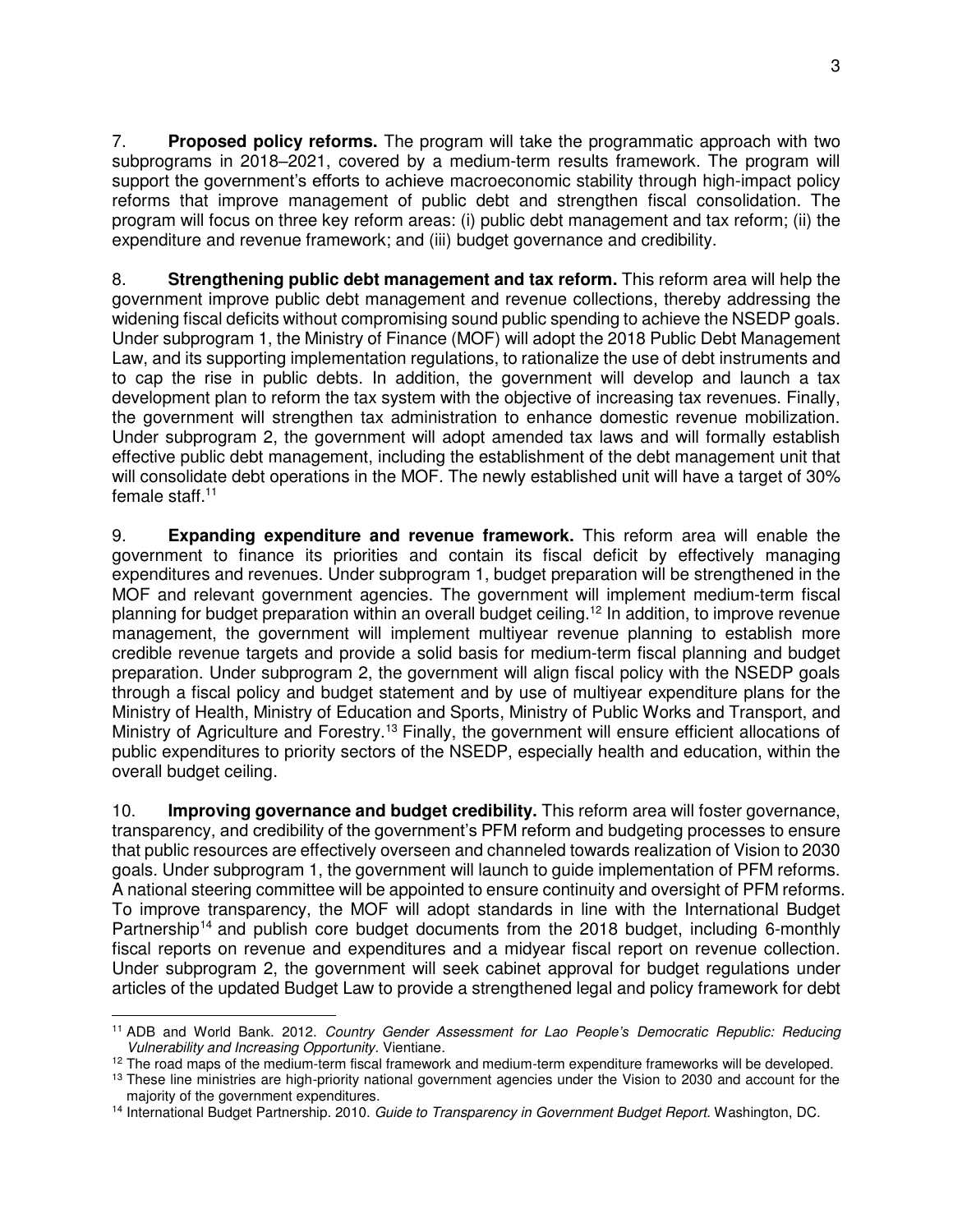management, fiscal planning, and budgeting credibility. To strengthen legislative oversight of its budget and financial reporting, the MOF will submit budget regulations to the National Assembly for approval, which will allow for sharing of key budgetary documents and information, thus boosting transparency.

11. **ADB engagement and donor coordination.** ADB has been a key reform partner in the Lao PDR, providing loans, grants, and TA to support PFM reforms in budget process, fiscal management, and the PFM diagnostics since 2005.<sup>15</sup> PFM reform necessitates ADB's long-term engagement, strong government ownership, and buy in from multiple stakeholders. ADB's value added from the program is the synergies with ADB's past TA which inculcated international best practices for fiscal planning, public debt management, and budget planning and governance. However, unlike past interventions which focused on governance and capacity building, the program incorporates a more comprehensive approach to reforms, underpinned by strategic policy sequencing and supported by a programmatic approach. In addition, the program includes strong coordination with ADB sector teams in health and education which will ensure that efficiencies made in PFM processes further strengthen implementation at the sector level. Development partner coordination is well established with ADB, the International Monetary Fund, Japan International Cooperation Agency, and the World Bank, and the recently established government-led PFM steering group provides oversight and alignment on the PFM reform agenda.

### **C. Impacts of the Reform**

12. The impact of the proposed program is sustainable financing of public services for achieving the NSEDP goals (footnote 1). The effect of the program is PFM systems strengthened. There are three reform areas. Reform area 1 focuses on strengthening public debt management, the approval and implementation of the new Debt Management Law, and tax reform. Reform area 2 puts in place medium-term revenue and expenditure frameworks in the MOF and relevant line ministries to strengthen fiscal consolidation and prioritize social sector spending. Reform area 3 aims to enhance governance and budget credibility and will include the establishment of a steering committee to guide the implementation of public finance reforms, improved budget regulations, and budget oversight.

## **D. Development Financing Needs and Budget Support**

13. **Program modality.** The program comprises two subprograms. Subprogram 1 will be implemented from March 2018 to June 2019, and subprogram 2 will be implemented from July 2019 to June 2021. A policy matrix with agreed upon policy actions and triggers will guide the implementation of the reform agenda. TA support is being provided under an ongoing TA project.<sup>16</sup> The government has requested ADB to provide \$40 million to help finance subprogram 1.<sup>17</sup> Subprogram 2 is scheduled for 2021 for an indicative amount of \$40 million, subject to confirmation by ADB Management and the government and may include a project loan component to support implementation in key reform areas. The program is included in the country operations business plan, 2019–2021 for the Lao PDR (footnote 4).

 <sup>15</sup> ADB. 2005. *Public Expenditure Planning for National Growth and Poverty Eradication Strategy.* Manila*;* ADB. 2008. *Strengthening Public Financial Management.* Manila*;* ADB. 2012. *Governance and Capacity Development in Public Sector Management Program, Subprogram 1.* Manila; ADB. 2014. *Governance and Capacity Development in Public Sector Management Program, Subprogram 2.* Manila.

<sup>16</sup> ADB. 2015. *Technical Assistance to the Lao People's Democratic Republic for Support for Governance and Capacity Development*. Manila.

<sup>&</sup>lt;sup>17</sup> Budgetary support of \$40 million for each subprogram will help successfully implement the three reform areas without compromising sound fiscal management during the program implementation period.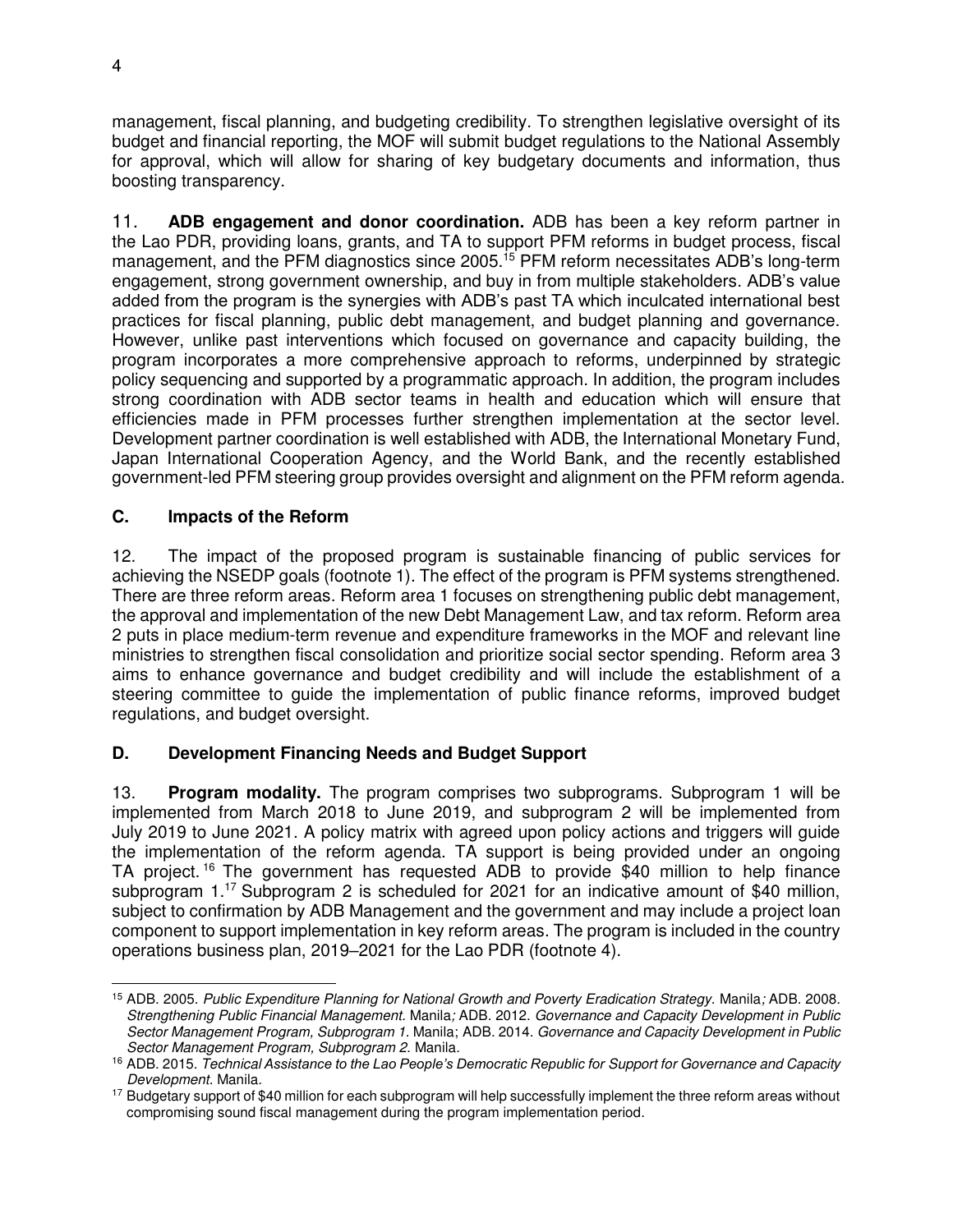#### **E. Implementation Arrangements**

14. The MOF is the executing agency. The implementing agencies are the MOF, Ministry of Health, Ministry of Education and Sports, Ministry of Public Works and Transport, and Ministry of Agriculture and Forestry.

#### **III. DUE DILIGENCE REQUIRED**

15. Due diligence will include: (i) a PFM sector assessment; (ii) a program impact assessment;<sup>18</sup> and (iii) a poverty, gender, and social impacts study. As no civil works or impacts on indigenous peoples are envisaged, the program is classified category C for environment, involuntary resettlement, and indigenous peoples.

### **IV. PROCESSING PLAN**

#### **A. Risk Categorization**

16. The program is considered low risk as the total program is below the \$50 million threshold.

#### **B. Resource Requirements**

17. The estimated internal resource requirements are for a mission leader (18 person-months), a co-mission leader (10 person-months), a gender expert (1 person-month), a counsel (3 personmonths), national analysts (10 person-months), and an operations assistant (8 person-months).

### **C. Processing Schedule**

| <b>Proposed Processing Schedule</b> |                                |                                 |
|-------------------------------------|--------------------------------|---------------------------------|
| <b>Milestones</b>                   |                                | <b>Expected Completion Date</b> |
|                                     | Concept approval               | November 2018                   |
|                                     | 2. Loan fact-finding           | December 2018                   |
|                                     | 3. Staff review meeting        | February 2019                   |
| 4.                                  | Loan negotiations              | March 2019                      |
| 5.                                  | Board consideration            | May 2019                        |
| 6.                                  | Loan signing                   | June 2019                       |
|                                     | 7. Loan effectiveness          | <b>July 2019</b>                |
|                                     | Course: Asian Douglanment Dank |                                 |

Source: Asian Development Bank.

### **V. KEY ISSUES**

18. Limited technical capacity in the MOF could put successful implementation of the program at risk. TA has been provided to strengthen medium-term fiscal and expenditure planning and build up other PFM-related expertise as needed by the MOF (footnote 15).

 $\overline{a}$ <sup>18</sup> The program is initially estimated to yield direct benefits of \$544 million from lower public debts during 2018–2022.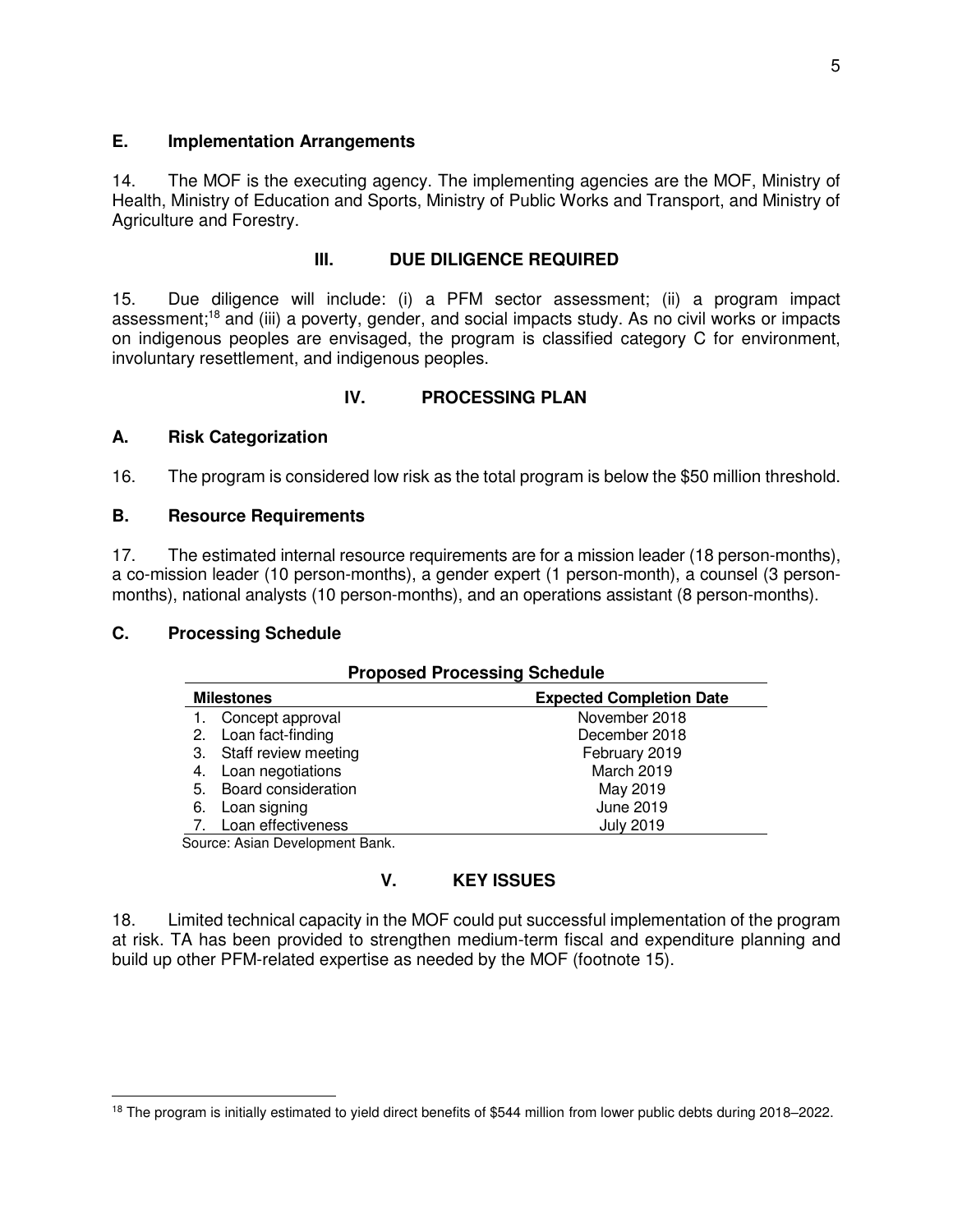## **DESIGN AND MONITORING FRAMEWORK**

| <b>Country's Overarching Development Objectives</b><br>Sustainable financing of public services for achieving the NSEDP goals. <sup>a</sup> |                                                          |                                               |                                 |  |
|---------------------------------------------------------------------------------------------------------------------------------------------|----------------------------------------------------------|-----------------------------------------------|---------------------------------|--|
|                                                                                                                                             | <b>Performance Indicators</b><br><b>Data Sources and</b> |                                               |                                 |  |
|                                                                                                                                             | with Targets and                                         | <b>Reporting</b>                              |                                 |  |
| <b>Results Chain</b><br><b>Effect of the Reform</b>                                                                                         | <b>Baselines</b><br>By 2021:                             | <b>Mechanisms</b><br>Public expenditure and   | <b>Risks</b><br>Changes in      |  |
| Public finance                                                                                                                              | Public expenditure and                                   | financial accountability                      | political priorities            |  |
| management (PFM)                                                                                                                            | financial accountability                                 | report or equivalent                          | prevent                         |  |
| systems strengthened                                                                                                                        | assessment in PEFA rating                                | assessment                                    | implementation                  |  |
|                                                                                                                                             | improves to X (2018 baseline:                            |                                               | of identified<br>reform areas.  |  |
|                                                                                                                                             | X)                                                       |                                               |                                 |  |
| <b>Reform Areas under</b><br>Subprogram 1                                                                                                   | <b>Indicative Policy Actions</b><br>By 2019:             |                                               |                                 |  |
| 1. Public debt                                                                                                                              | 1.1 The Public Debt                                      | 1.1 Legislative report on                     |                                 |  |
| management and tax                                                                                                                          | Management Law                                           | <b>Public Debt</b>                            |                                 |  |
| reform                                                                                                                                      | enacted to address the                                   | Management Law                                |                                 |  |
|                                                                                                                                             | weak external position                                   |                                               |                                 |  |
|                                                                                                                                             | and control for a high level<br>of public debt (2018     |                                               |                                 |  |
|                                                                                                                                             | baseline: not applicable)                                |                                               |                                 |  |
|                                                                                                                                             |                                                          |                                               |                                 |  |
|                                                                                                                                             | 1.2 Public Debt Management<br>Law implemented (2018      | 1.2 Ministerial instruction<br>on Public Debt |                                 |  |
|                                                                                                                                             | baseline: not applicable)                                | Management Law                                |                                 |  |
|                                                                                                                                             |                                                          |                                               |                                 |  |
|                                                                                                                                             | 1.3 Government enacted                                   | 1.3 Legislative reports to                    | Tax reform                      |  |
|                                                                                                                                             | amendments to tax laws                                   | show enactment of                             | legislation                     |  |
|                                                                                                                                             | on administration, excise,<br>and income to enhance      | amendments                                    | hampered by<br>vested interests |  |
|                                                                                                                                             | domestic revenue                                         |                                               |                                 |  |
|                                                                                                                                             | mobilization (2018                                       |                                               |                                 |  |
|                                                                                                                                             | baseline: not applicable)                                |                                               |                                 |  |
|                                                                                                                                             | 1.4 Tax sector development                               | 1.4 Published report on                       |                                 |  |
|                                                                                                                                             | plan approved by Cabinet                                 | tax sector development                        |                                 |  |
|                                                                                                                                             | to enhance revenue                                       | plan                                          |                                 |  |
|                                                                                                                                             | mobilization and reform of                               |                                               |                                 |  |
|                                                                                                                                             | the tax system (2018<br>baseline: not applicable)        |                                               |                                 |  |
|                                                                                                                                             |                                                          |                                               |                                 |  |
| 2. Expenditure and                                                                                                                          | Medium-term fiscal<br>2.1                                | 2.1 Ministry of Finance                       | Institutional                   |  |
| revenue framework                                                                                                                           | planning for budget                                      | (MOF) instructions                            | coordination                    |  |
|                                                                                                                                             | preparation with an<br>overall budget ceiling            | on use of medium-<br>term budget              | challenges<br>interfere with    |  |
|                                                                                                                                             | implemented (2018                                        | preparation                                   | PFM reforms                     |  |
|                                                                                                                                             | baseline: not applicable)                                |                                               |                                 |  |
|                                                                                                                                             |                                                          |                                               |                                 |  |
|                                                                                                                                             | 2.2 Tax and nontax revenue                               | 2.2 MOF instructions on                       | Limited capacity                |  |
|                                                                                                                                             | planning implemented                                     | revenue planning                              | of Tax                          |  |
|                                                                                                                                             | (2018 baseline: not                                      |                                               | Department in                   |  |
|                                                                                                                                             | applicable)                                              |                                               | <b>MOF</b>                      |  |
|                                                                                                                                             |                                                          |                                               |                                 |  |
|                                                                                                                                             |                                                          |                                               |                                 |  |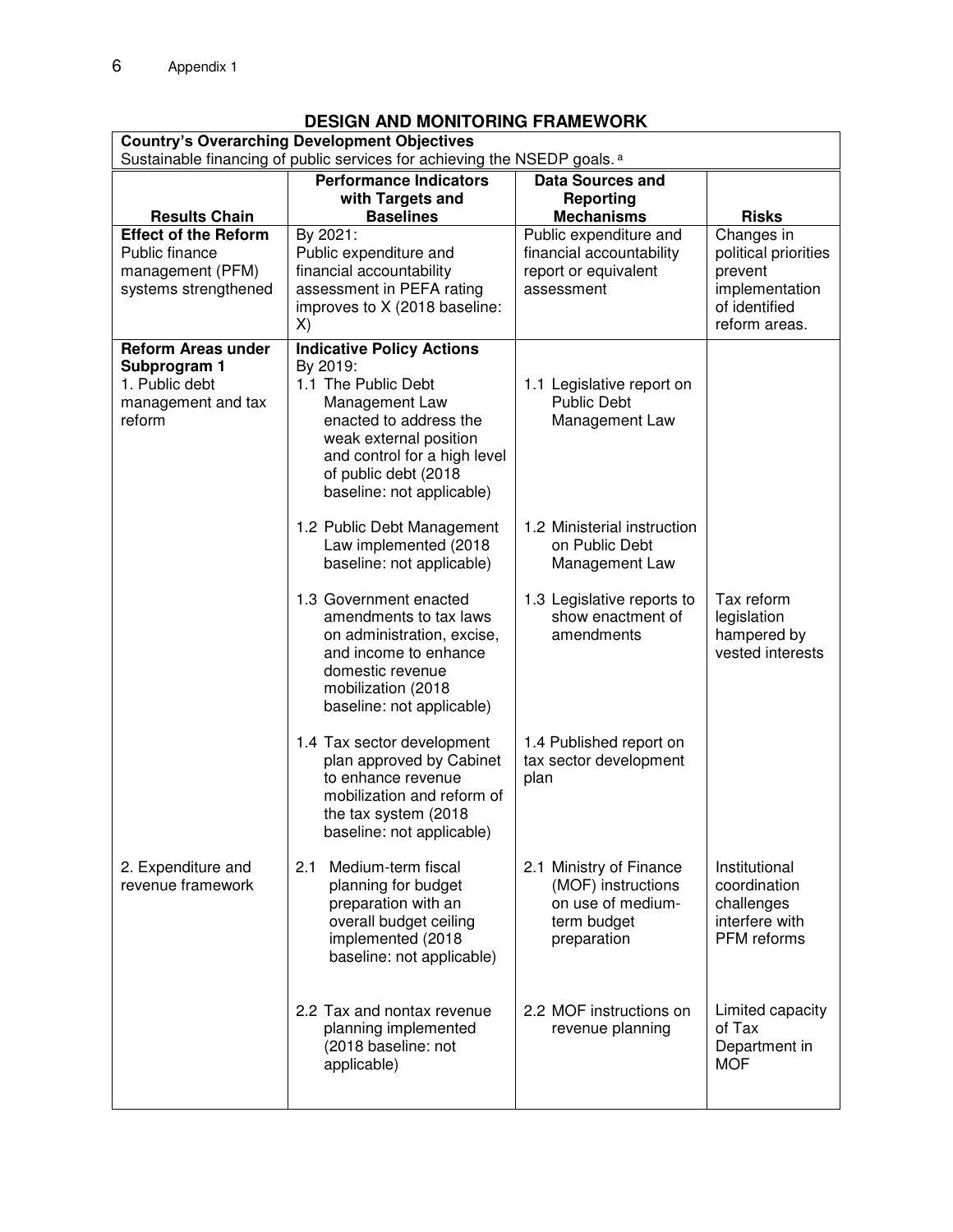|                                         | <b>Performance Indicators</b>                                                                                                                                                                                           | <b>Data Sources and</b>                                                                                                           |                                                                                                         |  |
|-----------------------------------------|-------------------------------------------------------------------------------------------------------------------------------------------------------------------------------------------------------------------------|-----------------------------------------------------------------------------------------------------------------------------------|---------------------------------------------------------------------------------------------------------|--|
|                                         | with Targets and                                                                                                                                                                                                        | <b>Reporting</b>                                                                                                                  |                                                                                                         |  |
| <b>Results Chain</b>                    | <b>Baselines</b>                                                                                                                                                                                                        | <b>Mechanisms</b>                                                                                                                 | <b>Risks</b>                                                                                            |  |
| 3. Governance and<br>budget credibility | 3.1 PFM implementation<br>strategy, which serves as<br>the plan to guide<br>implementation of PFM<br>reforms, approved (2018)<br>baseline: not applicable)                                                              | 3.1 Prime ministerial<br>decree on PFM<br>implementation<br>strategy                                                              | Changes in<br>political priorities<br>shift resources<br>away from<br>implementation<br>of PFM reforms. |  |
|                                         | 3.2 A national steering<br>committee for PFM<br>reforms, involving gender<br>stakeholders, established<br>to ensure continuity and<br>oversight of PFM reforms<br>(2018 baseline: not<br>applicable)                    | 3.2 Prime ministerial<br>decision establishing<br>national PFM<br>committee                                                       |                                                                                                         |  |
|                                         | 3.3 Budget transparency<br>enhanced through<br>publication of core budget<br>documents and fiscal<br>reports in line with<br><b>International Budget</b><br>Partnership standards<br>(2018 baseline: not<br>applicable) | 3.3 Published 2018<br>budget, quarterly<br>fiscal report for 2018,<br>annual report for<br>2015/16, and pre-<br>audit budget 2017 |                                                                                                         |  |
| <b>Budget Support</b>                   |                                                                                                                                                                                                                         |                                                                                                                                   |                                                                                                         |  |
| ADB: \$40,000,000 (loan)                |                                                                                                                                                                                                                         |                                                                                                                                   |                                                                                                         |  |

MOF = Ministry of Finance, PFM = Public Finance Management. a Government of the Lao PDR. 2016. *The Eighth National Socio-Economic Development Plan 2016–2020*. Vientiane. Officially approved at the Eighth National Assembly's Inaugural Session, 20–23 April 2016, Vientiane.

Source: Asian Development Bank.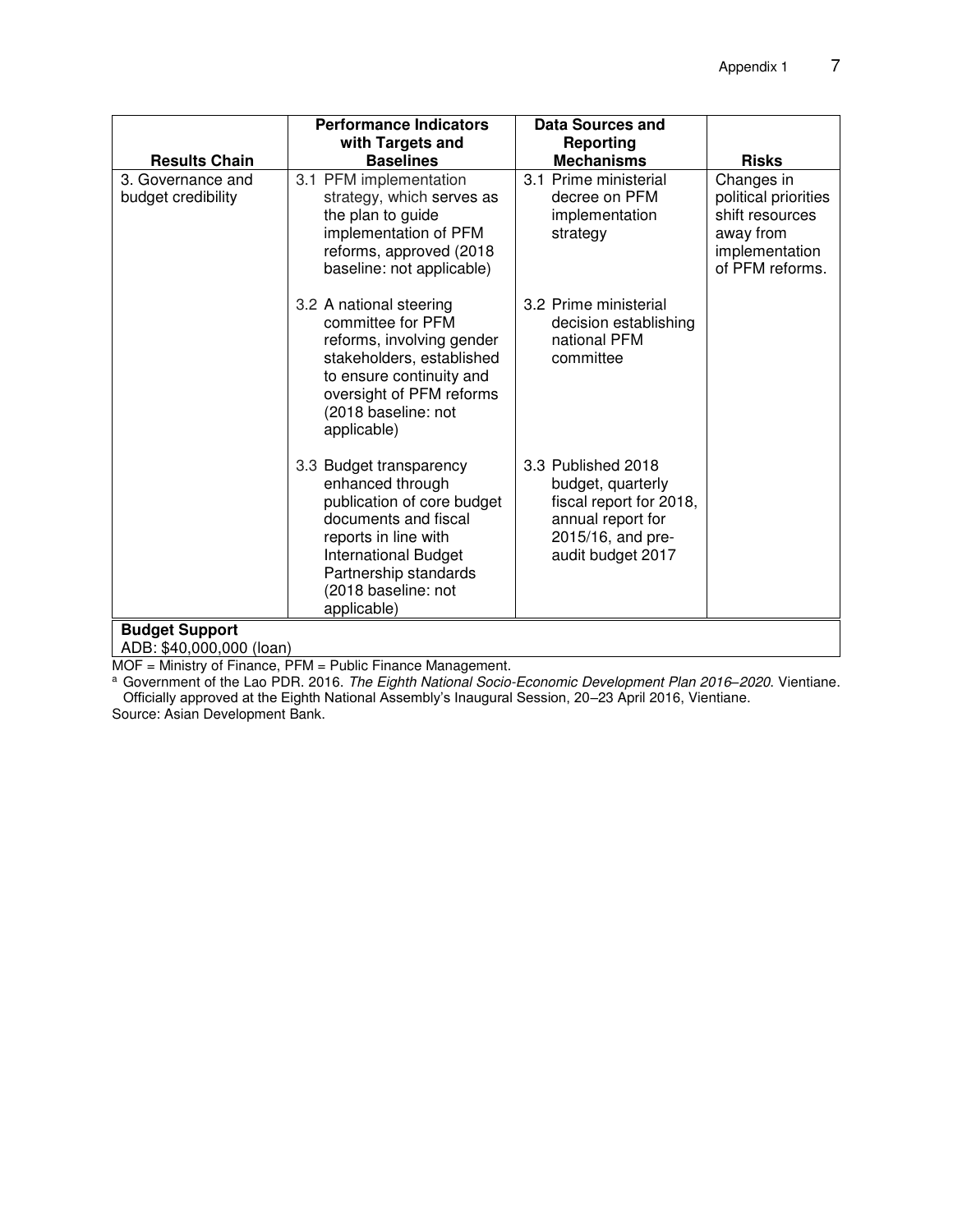

#### **PROBLEM TREE**